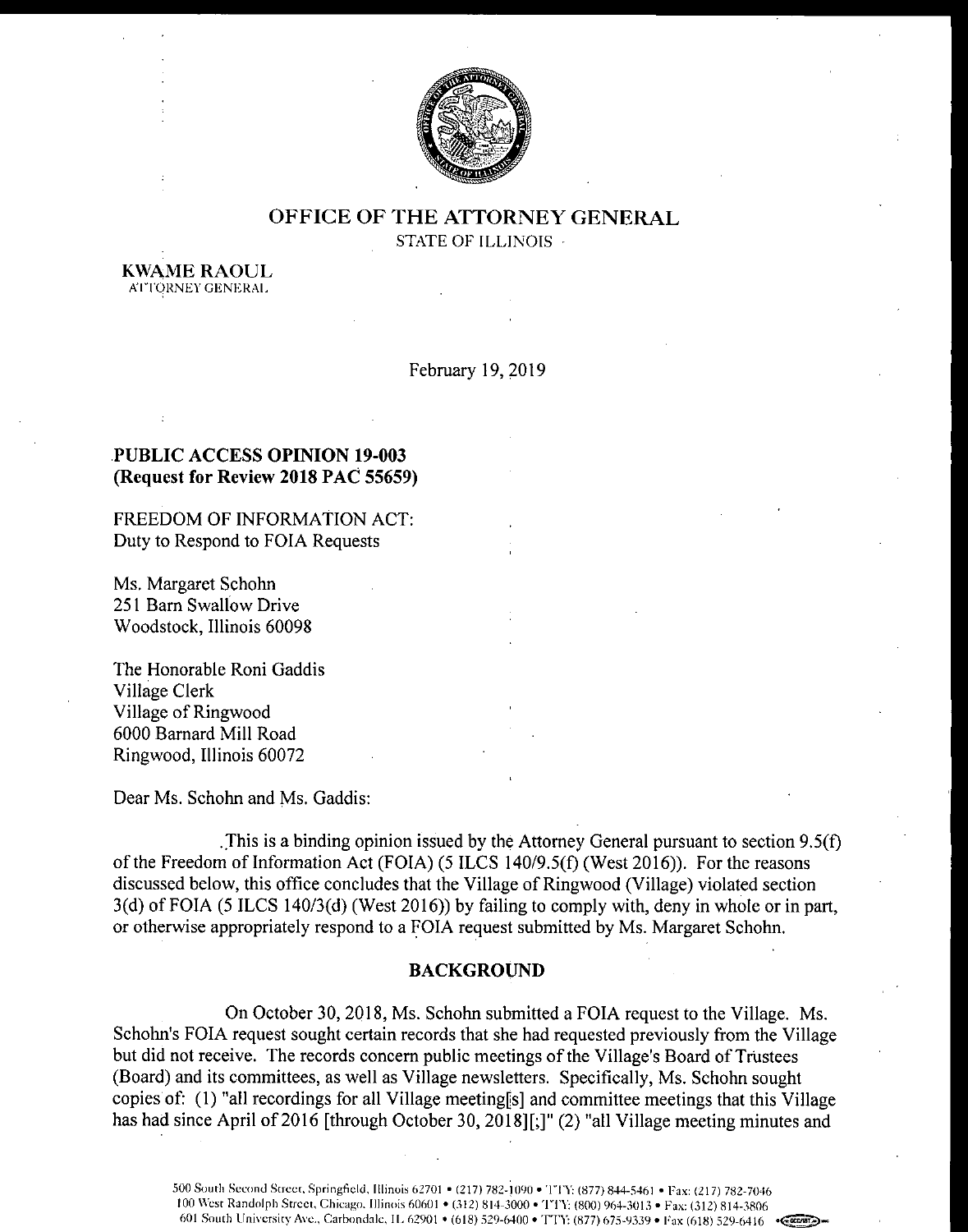committee meeting minutes from the village board meetings and subcommittee meetings from April of 2016 till" October 30, 2018; and (3) "[a]ll Village voices[,]" [a newsletter] that you control<sup>[,]</sup> \* \* \* from April of 2016 through" October 30, 2018.<sup>1</sup>

On November 8, 2018, Ms. Schohn e- mailed a Request for Review to the Public Access Bureau alleging that the Village had failed to respond to her October 30, 2018, FOIA request.<sup>2</sup> On November 15, 2018, the Public Access Bureau forwarded a copy of the Request for Review to the Village, together with <sup>a</sup> letter asking it to advise this office whether it had received and responded to Ms. Schohn's FOIA request. If it had received the request but not yet responded to Ms. Schohn, the November 15, 2018, letter requested that the Village do so and provide this office with a copy of its response? The Village did not respond to the Public Access Bureau's November 15, 2018, correspondence.

On November 29, 2018,<sup>4</sup> and November 30, 2018,<sup>5</sup> Ms. Schohn informed this office via e-mail that she had not yet received a response from the Village. On November 30, 2018, the Public Access Bureau sent a second copy of the Request for Review to the Village via e- mail and the United States Postal Service, and again asked the Village to respond to the FOIA request and to provide this office with a copy of its response. <sup>6</sup> The Village did not respond to the Public Access Bureau's November 30, 2018, correspondence.

<sup>1</sup>E-mail from Margaret Schohn to Roni Gaddis (October 30, 2018).

<sup>2</sup>E-mail from Margaret Schohn to Public Access [Bureau, Office of the Attorney General] November 8, 2018).

<sup>3</sup>Letter from Laura S. Harter, Assistant Attorney General, Public Access Bureau, Office of the Attorney General, to Roni Bushroe, Village of Ringwood (November 15, 2018).

4E -mail from Margaret Schohn to Hattie Bryant, [ Office Assistant, Public Access Bureau, Office of the Attorney General] ( November 29, 2018).

<sup>5</sup>E-mail from Margaret Schohn to Hattie Bryant, [Office Assistant, Public Access Bureau, Office of the Attorney General] (November 30, 2018).

<sup>6</sup> Letter from Laura S. Harter, Assistant Attorney General, Public Access Bureau, Office of the Attorney General, to Roni Bushroe, Village of Ringwood (November 30, 2018).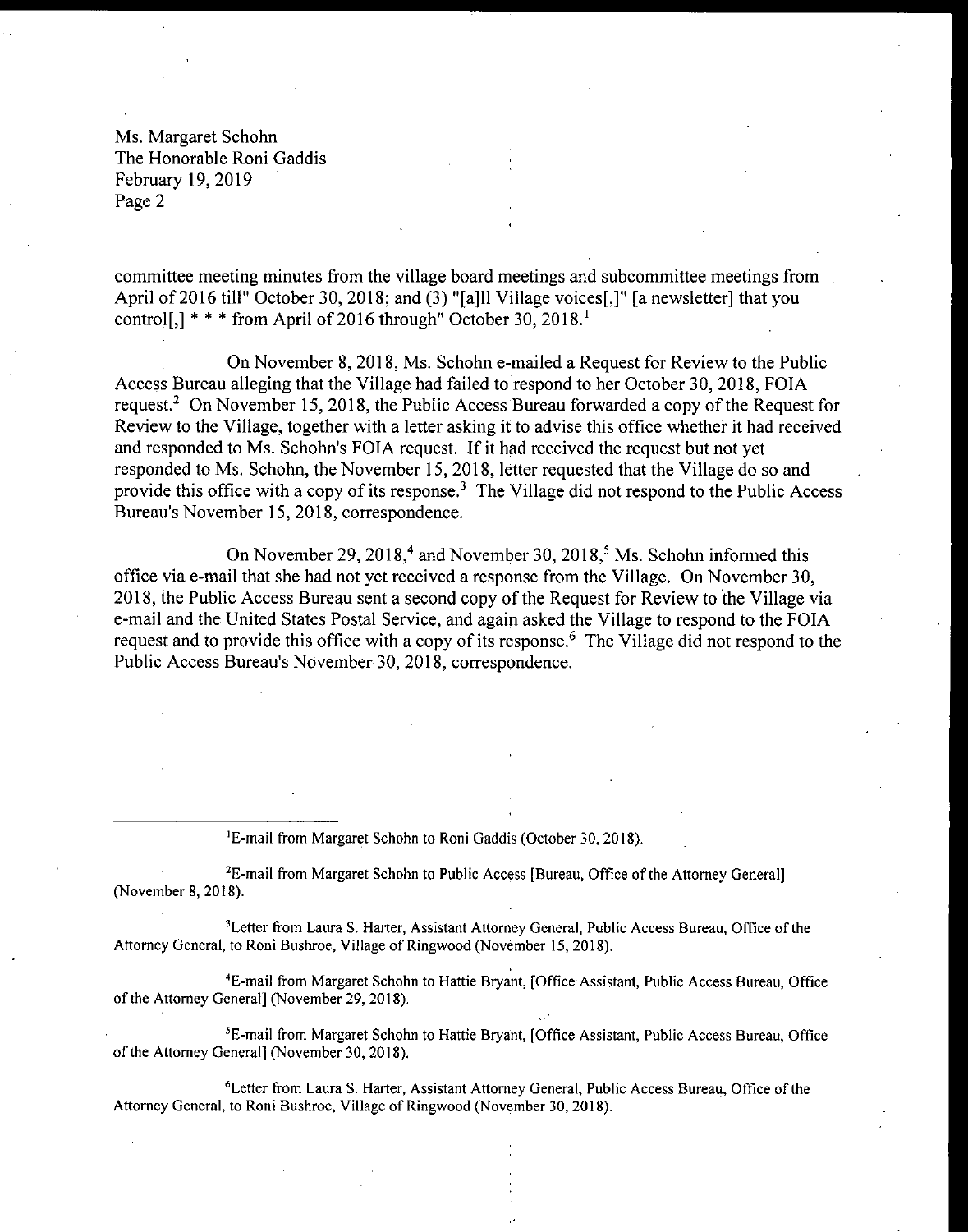On December 12,  $2018<sup>7</sup>$  and December 16,  $2018<sup>8</sup>$  Ms. Schohn informed this office via e- mail that she had not yet received a response from the Village. On December 17, 2018, an Assistant Attorney General in the Public Access Bureau left a voicemail message for the Village Clerk and requested that she contact this office. <sup>9</sup> The Village Clerk did not contact this office.

On January 3, 2019, the Public Access Bureau properly extended the time within which to issue a binding opinion by 30 business days, to February 21, 2019, pursuant to section 9.5(f) of FOIA.<sup>10</sup> In a telephone conversation with an Assistant Attorney General in the Publi Access Bureau on the same date, Ms. Schohn stated that she had still not received a response to her FOIA request.<sup>11</sup>

As of the date of the issuance of this binding opinion, this office has not received a written response from the Village or confirmation from Ms. Schohn that she has received a response to her October 30, 2018, FOIA request.

## ANALYSIS

"It is a fundamental obligation of government to operate openly and provide public records as expediently and efficiently as possible in compliance with [ FOIA]." 5 ILCS 140/1 (West 2016). Under section 1.2 of FOIA (5 ILCS 140/1.2 (West 2016)), "[a] ll records in the custody or possession of a public body are presumed to be open to inspection or copying." Section 3(a) of FOIA (5 ILCS 140/3(a) (West 2016)) provides that " $[$ e $]$ ach public body shall make available to any person for inspection or copying all public records, except as otherwise provided in Sections 7 and 8.5 of this Act." Section  $3(d)$  of FOIA further provides:

<sup>7</sup>E-mail from Margaret Schohn to Hattie Bryant, [Office Assistant, Public Access Bureau, Office of the Attorney General] ( December 12, 2018).

<sup>8</sup>E-mail from Margaret Schohn to Public Access [Bureau, Office of the Attorney General] December 16, 2018).

<sup>9</sup>Voice mail message from Laura S. Harter, Deputy Bureau Chief, Public Access Bureau, Office of the Attorney General, to The Honorable Roni Gaddis, Village Clerk, Village of Ringwood (December 17, 2018).

<sup>10</sup>Letter from Laura S. Harter, Deputy Bureau Chief, Public Access Bureau, Office of the Attorney General, to Margaret Schohn, and The Honorable Roni Gaddis, Village Clerk, Village of Ringwood (January 3, 2019).

<sup>11</sup>Telephone conversation between Laura S. Harter, Deputy Bureau Chief, Public Access Bureau, Office of the Attorney General, and Margaret Schohn (January 3, 2019).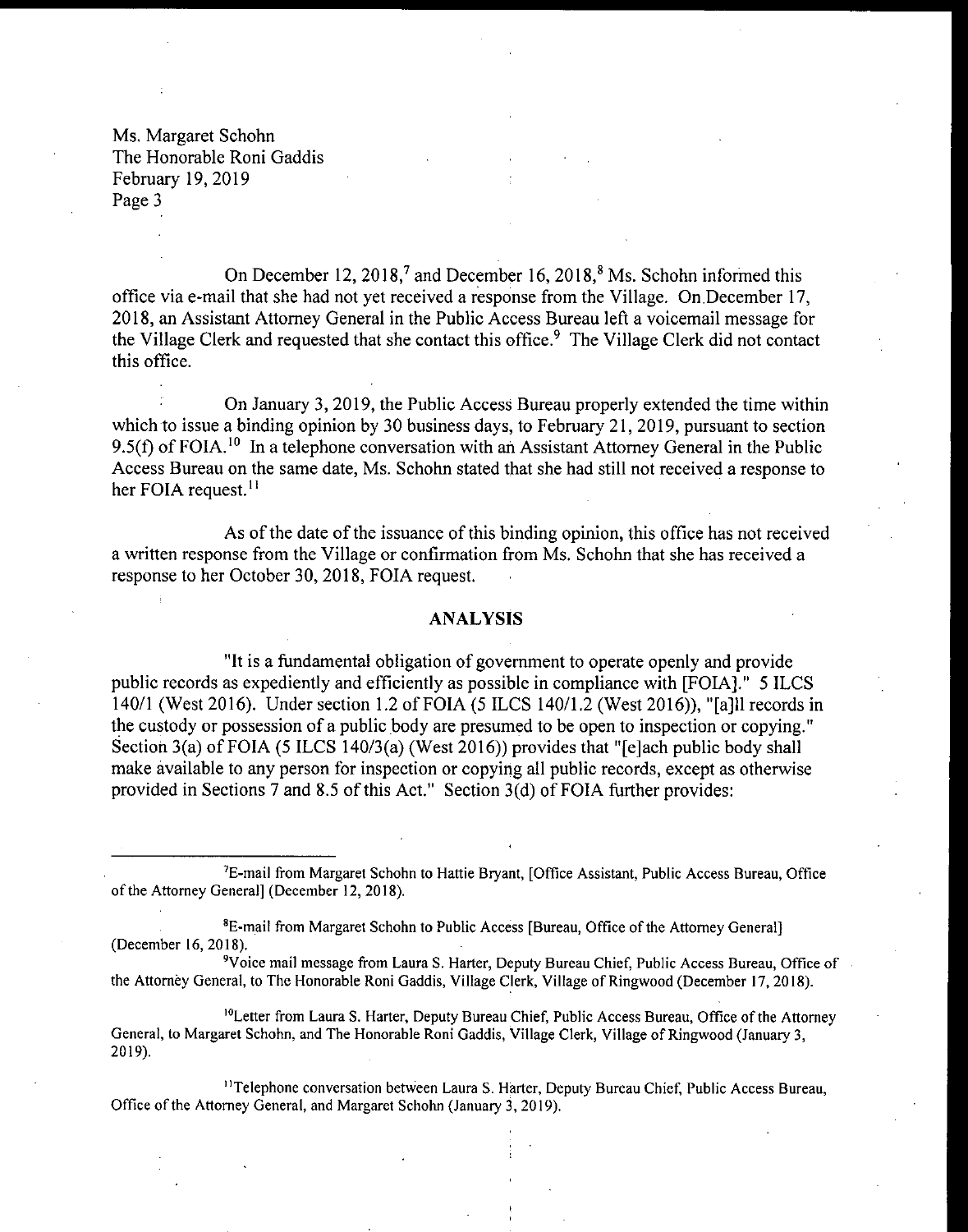> Each public body shall, promptly, either comply with or deny a request for public records within <sup>5</sup> business days after its receipt of the request, unless the time for response is properly extended under subsection (e) of this Section. Denial shall be in writing as provided in Section <sup>9</sup> of this Act. Failure to comply with a written request, extend the time for response, or deny a request within <sup>5</sup> business days after its receipt shall be considered <sup>a</sup> denial of the request. A public body that fails to respond to <sup>a</sup> request within the requisite periods in this Section but thereafter provides the requester with copies of the requested public records may not impose a fee for such copies. A public body that fails to respond to a request received may not treat the request as unduly burdensome under subsection (g).

The Village did not respond to Ms. Schohn's FOIA request within five business days of its receipt by either complying with her request, extending the time for its response pursuant to section 3(e) of FOIA (5 ILCS 140/3(e) (West 2016)), or denying the request in writing. The Village's failure to comply with the requisite procedures violated section  $3(d)$  of FOIA.

#### FINDINGS AND CONCLUSIONS

After full examination and giving due consideration to the information submitted, the Public Access Counselor's review, and the applicable law, the Attorney General finds that:

1) On October 30, 2018, Ms. Margaret Schohn submitted a FOIA request to the Village of Ringwood seeking copies of recordings of meetings of the Village of Ringwood Board of Trustees and its committees, minutes of meetings of the Village Board of Trustees and its committees, and issues of the Village Voices newsletter from April 2016, to October 30, 2018. Ms. Schohn did not receive a response to her request.

2) On November 8, 2018, Ms. Schohn submitted a Request for Review to the Public Access Bureau because the Village had not responded to her FOIA request. The Request for Review was timely filed and otherwise complies with the requirements of section 9.5(a) of FOIA (5 ILCS 140/9.5(a) (West 2016)).

3) On November 15, 2018, the Public Access Bureau forwarded <sup>a</sup> copy of Ms. Schohn's Request for Review to the Village, together with a letter asking the Village to advise this office whether it had received and responded to Ms. Schohn's October 30, 2018, FOIA request. The Village did not respond to this office's inquiry.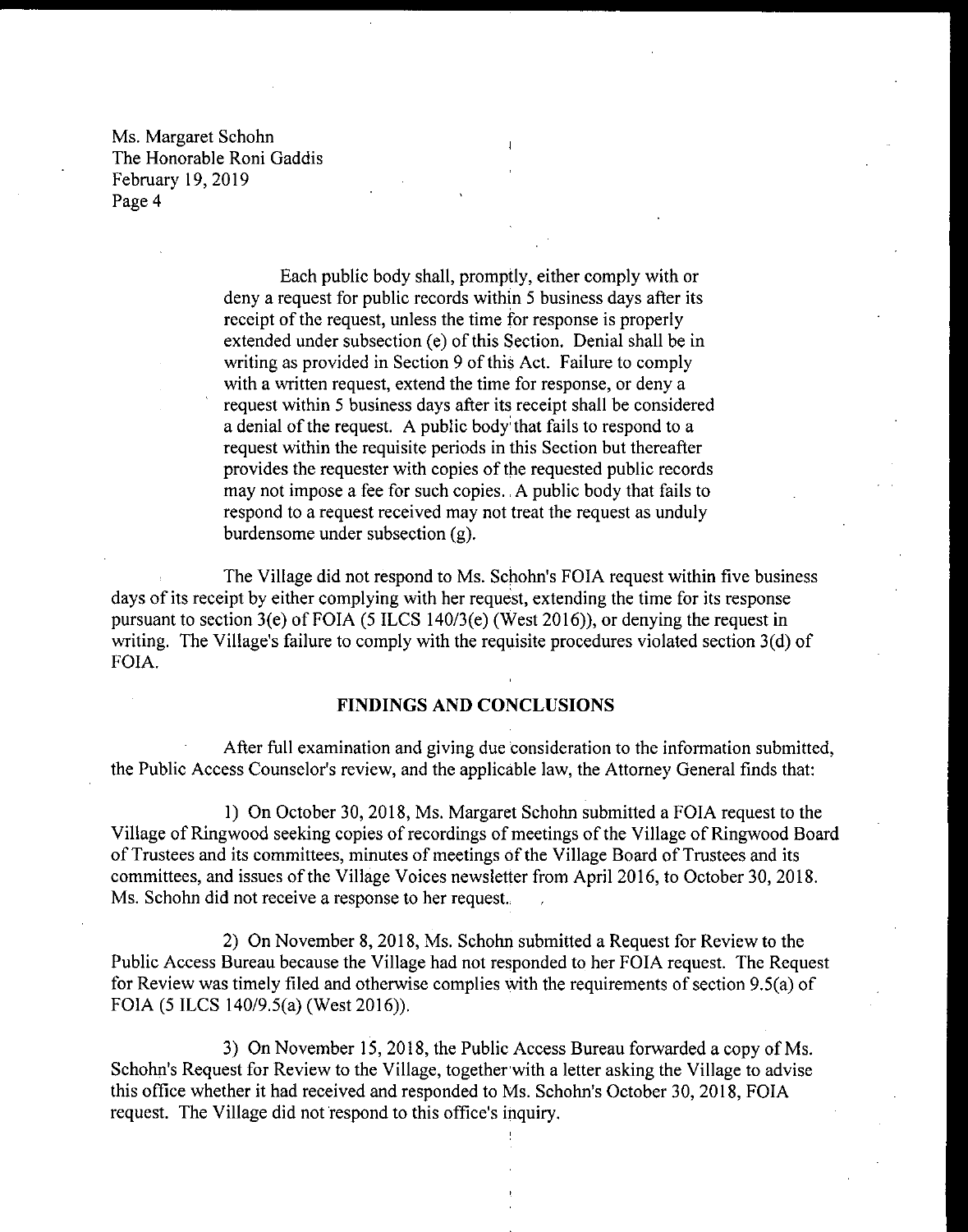4) On November 30, 2018, this office sent the Village another copy of the Request for Review and this office's November 15, 2018, letter, together with a letter inquiring as to the status of the Village's response to this office. The Village did not respond to that inquiry, either.

5) On January 3, 2019, this office extended the time within which to issue a binding opinion by 30 business days, to February 21, 2019, pursuant to section 9.5(f) of FOIA. Therefore, the Attorney General may properly issue a binding opinion with respect to this matter.

6) On January 3, 2019, Ms. Schohn informed this office by telephone that the Village had not responded to her request.

7) As of the date of the issuance of this binding opinion, this office has not received a response to its inquiries nor has this office received any confirmation indicating that the Village has responded to Ms. Schohn's request.

Therefore, it is the opinion of the Attorney General that the Village has violated section 3(d) of FOIA by failing, within five business days after receiving Ms. Schohn's October 30, 2018, FOIA request, to provide the requested records, to extend the time for its response pursuant to section  $3(e)$  of FOIA, or to deny the request in whole or in part. Accordingly, the Village is hereby directed to take immediate and appropriate action to comply with this opinion by providing Ms. Schohn with all records responsive to her October 30, 2018, FOIA request.<sup>12, 13</sup>

 $<sup>13</sup>$ Although Ms. Schohn's FOIA request did not specifically state that she was seeking copies of</sup> verbatim recordings or minutes of closed sessions of the Board, this office notes that section 2.06(e) of OMA (5 ILCS  $120/2.06(e)$  (West  $2016$ )) provides, in pertinent part:

> Unless the public body has made <sup>a</sup> determination that the verbatim recording no longer requires confidential treatment or otherwise consents to disclosure, the verbatim record of <sup>a</sup> meeting closed to the public shall not be open for public inspection or subject to discovery in any administrative or judicial proceeding other than one brought to enforce this Act.

Further, section  $7(1)(1)$  of FOIA (5 ILCS 140/7(1)(1) (West 2017 Supp.), as amended by Public Act 100-732, effective August 3, 2018), exempts from disclosure "[ m] inutes of meetings of public bodies closed to the public as provided in the Open Meetings Act until the public body makes the minutes available to the public under Section 2.06 of the Open Meetings Act." Because the Village failed to respond to this office's correspondence, we have no basis upon which to determine whether any of the records requested by Ms. Schohn are exempt from disclosure.

<sup>&</sup>lt;sup>12</sup> Because the Village did not comply with the statutory requirements for responding to Ms. Schohn's FOIA request, the Village is precluded from treating the request as unduly burdensome or imposing copying fees for the responsive records.  $5$  ILCS 140/3(d) (West 2016).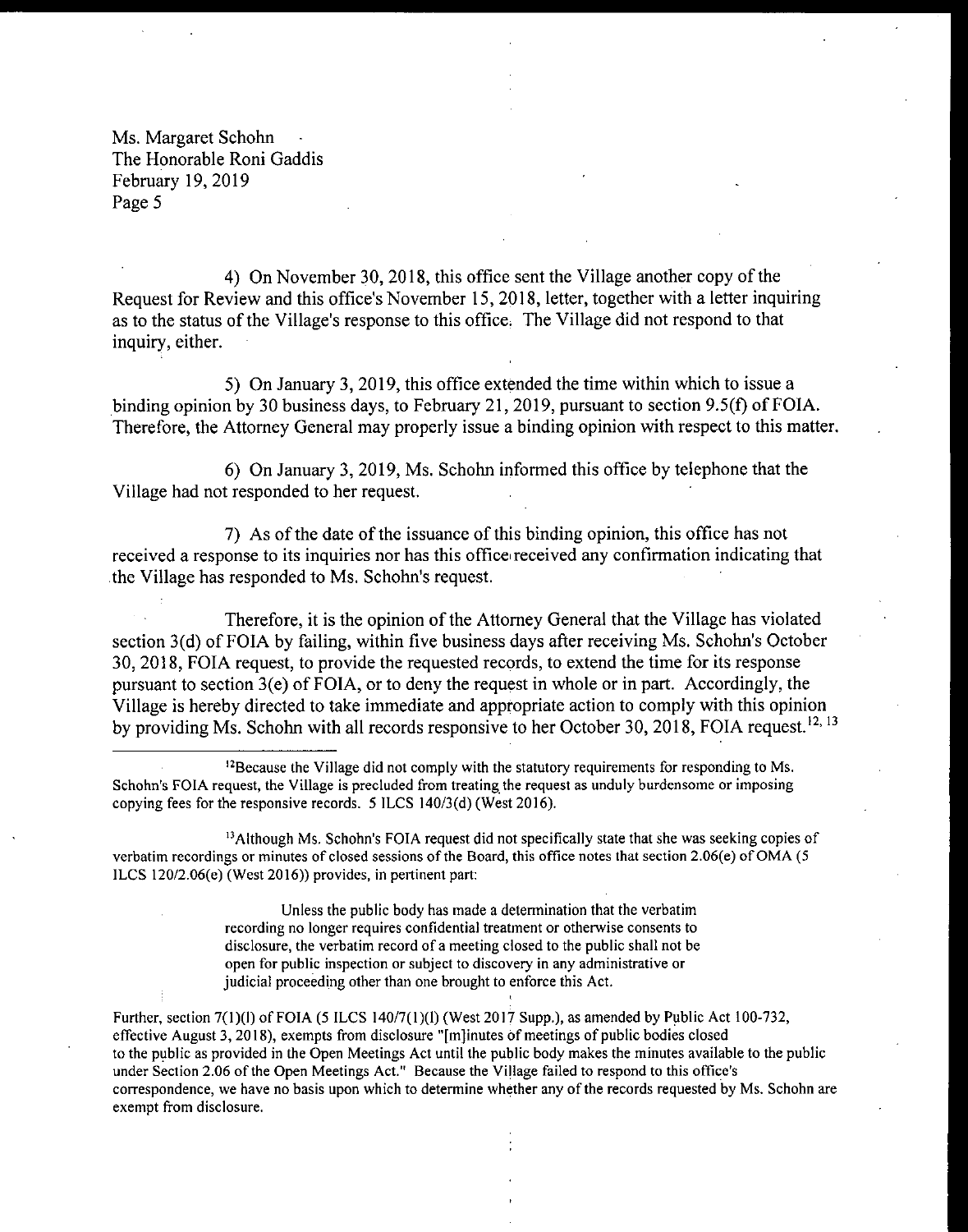This opinion shall be considered a final decision of an administrative agency for the purposes of administrative review under the Administrative Review Law. 735 ILCS 5/3-101 et seq. ( West 2016). An aggrieved party may obtain judicial review of the decision by filing <sup>a</sup> complaint for administrative review with the Circuit Court of Cook or Sangamon County within 35 days of the date of this decision naming the Attorney General of Illinois and Ms. Margaret Schohn as defendants. See 5 ILCS 140/11.5 (West 2016).

By:

Sincerely,

KWAME RAOUL ATTORNEY GENERAL

Michael J. Luke Counsel to the Attorney General